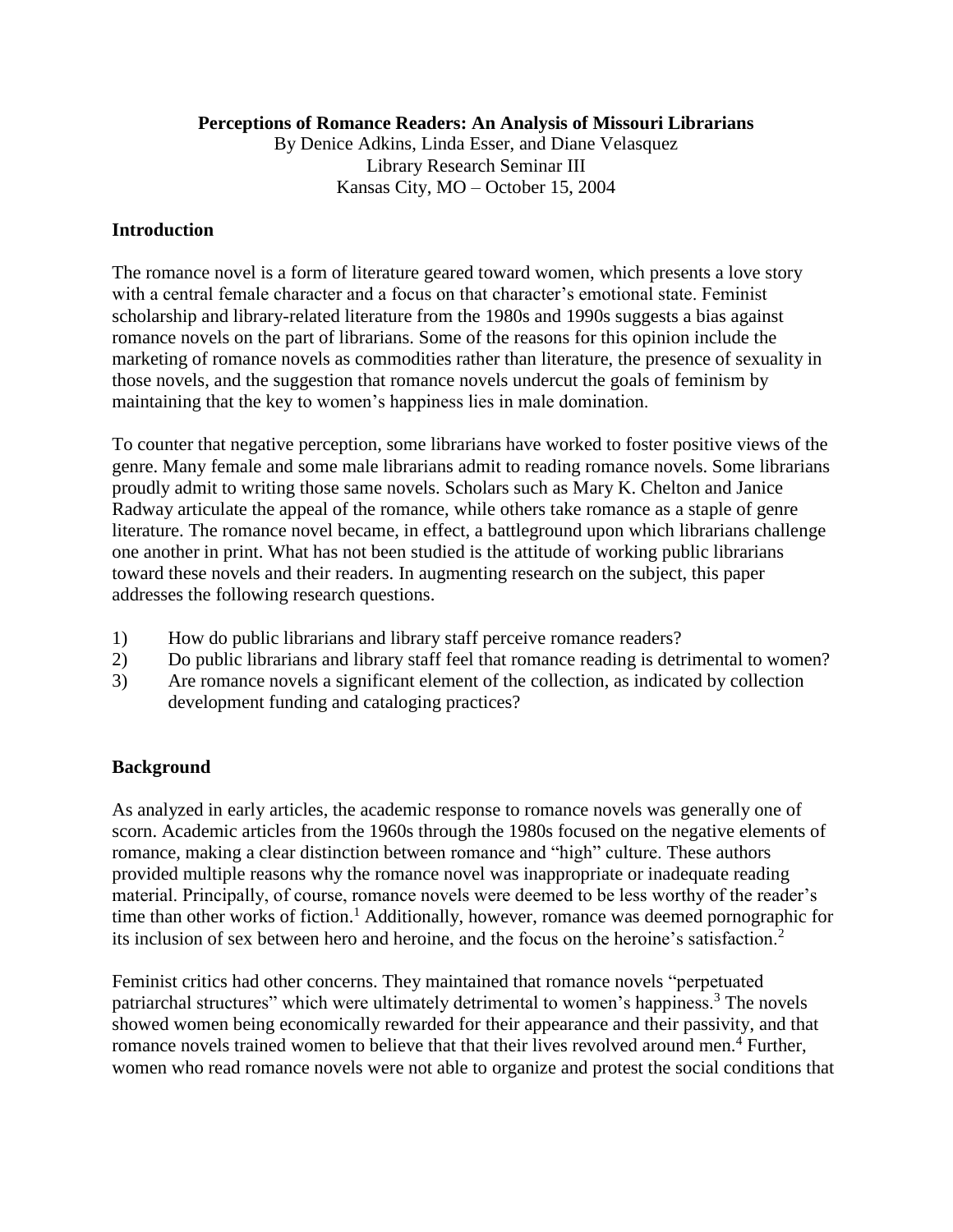encouraged their use of romance as escape or pain killer, and became reconciled to insensitive or abusive male behavior through the narrative structures of romance.<sup>5</sup>

Recent work on romance, inspired by Janice Radway's groundbreaking work in the late 1970s, has taken a different perspective. Romance has been re-established as popular literature, and women readers as deriving particular satisfactions from the novel's portrayal, or remaking, of the world. A point noted by Radway and acknowledged by her successors is that reading romance provides an "escape" from the strains of family life and a means of recharging and recovering.<sup>6</sup> Romance novels portray a world in which feminine values such as community-building and expression of emotion are valued, where heroes are able to use emotional language, and where heroes nurture the heroine.<sup>7</sup> The romance novel becomes a source of affection and nurturance for those women who cannot find it elsewhere.<sup>8</sup> It also allows women to explore their sexuality and demand orgasmic parity with men in their sexual relationships.<sup>9</sup>

Romance novels have undergone significant change throughout the 1990s and 2000s. The incorporation of feminist mindsets, women working outside the home, and women making substantial achievements has been noted in several analyses.<sup>10</sup> Romance novels are lauded for portraying strong female characters who are willing to pursue their goals.<sup>11</sup> They show women who engage in meaningful, personalized work.<sup>12</sup> Romance in fact poses a "site of resistance" wherein women challenge both patriarchal oppression and academic feminism.<sup>13</sup>

Despite changing attitudes in the academic literature, articles in library literature suggest that librarians are apparently not 100% supportive of romance fiction. Early articles offer backhanded support for their inclusion in the collection. In 1980, public librarian Rudolph Bold recommended stocking romance novels, even while denigrating the genre's literary quality.<sup>14</sup> His view was that librarians ought to realize that their literary standards might be "unattainable" for the members of the community. Roger Sutton's "Librarians & the Paperback Romance: Try to Do the Right Thing" in 1985 refers to teen paperback romances specifically as having the "trappings of mush" -- hyperbole, throbbing and heat." He described the genre in terms of poor writing, minimal characterization, bare-bones plots, hokey, and hoary. Sutton's language suggested that librarians are forced to accept these kinds of books only because of reader demand. The days of "uplifting" collections, he said, are gone. As late as 1995, Shelley Mosley, John Charles, and Julie Havir suggested that librarians treated the censorship of romance novels as a "social obligation."<sup>15</sup> Besides being derided for its effect on pleasure readers, romance is also scorned in research collections. Allison Scott refers to romance research collections as "a valuable, endangered species of research material, and a class of book that constitutes a major portion of the contemporary bibliographic marketplace in North America."<sup>16</sup> There are collections that support research in science fiction, detective fiction, and other genres. Romance, as a contemporary literary form, is ignored.

However, some articles offered support for the genre. In 1984, two Illinois public librarians discussed patron and staff support for their romance collection. With articles discussing the romance genre and its appeal, *Publishers Weekly* forcibly brought romance novels to librarians' attention in 1989 and 1991.<sup>17</sup> Mary K. Chelton discussed romance's audience appeal in 1991, and in a 1992 editorial, Francine Fialkoff cited format and item cost as the main reasons why *Library Journal* did not regularly review romance novels.<sup>18</sup> Two years later, in 1994, *LJ* initiated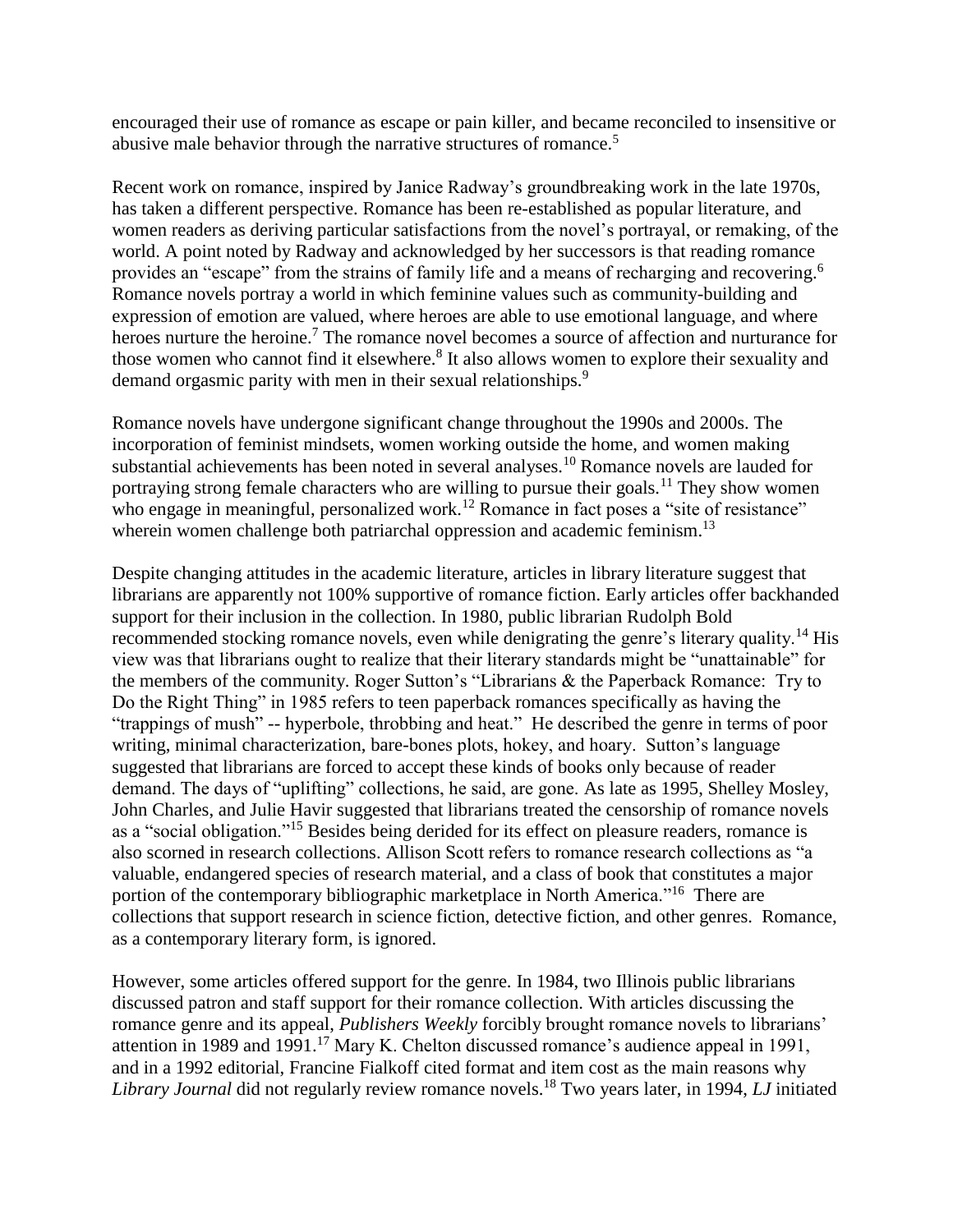a regular romance review column. Librarian-authored romance reader advisory tools such as Kristin Ramsdell's *Happily Ever After* (1987), *Romance Fiction: A Guide to the Genre* (1999), and Ann Bouricius' *Romance Reader Advisory* (2000) suggest a tolerance for romance among some members of the profession.

The stigma directed toward romance novels in libraries, the academic literature, and the stigma that romance novel readers claim feeling, seem to be at odds with publication statistics which suggest that romance novels enjoy great sales and that romance publishing is a booming industry. Romance sales generated \$1.4 billion in sales in 2003 amd \$1.63 billion in 2002. Romance fiction comprises 48% of all popular paperback fiction sold in North America, and 33% of all popular fiction sold (paperback, trade paper, and hardcover).<sup>19</sup>

Perhaps reinforcing strong sales data, the Romance Writers of America report that only 14% of romance readers obtain romance novels exclusively by checking them out from the library. Most romance readers buy brand new novels. Do women avoid checking romance fiction out of the library because of the stigma attached to being a romance fiction reader? Jayne Ann Krentz's introduction to *Dangerous Men, Adventurous Women* makes a powerful statement about romance fiction readers: "Few people realize how much courage it takes for a woman to open a romance novel on an airplane. She knows what everyone around her will think about both her and her choice of reading material."<sup>20</sup>

# **Method**

A survey methods was used to gauge Missouri librarians' opinions on romance novels and romance readers. A sample of public libraries were chosen from the *2003 Directory of Missouri Libraries*. <sup>21</sup> A purposive sample was chosen, in order to adequately represent urban, suburban, and rural public libraries. Though the sample included primary library facilities and branch service outlets, it did not include bookmobiles or deposit collections. Surveys were sent to 126 public library services outlets (central and branch facilities), with an option to be removed from the mailing list by returning an empty envelope. While 57 envelopes were returned as of October 1, 2004, three were empty. This gave a response rate of 54 surveys, or 43%.

The survey instrument included questions which explored librarians' attitudes toward romance novels and romance novel readers. Other questions asked about library practices with regard to collection development and cataloging of romance novels. Respondents were also asked whether they read romance novels themselves, and for some general demographic information. The variables provided by the survey were generally categorical or ordinal, with the exception of the question asking for the estimated size of the library's romance novel collection. Quantitative analysis was performed using SPSS 12.0. Some questions on the survey were open-ended and respondents could include their comments. Qualitative analysis of these comments and responses was performed using nVivo.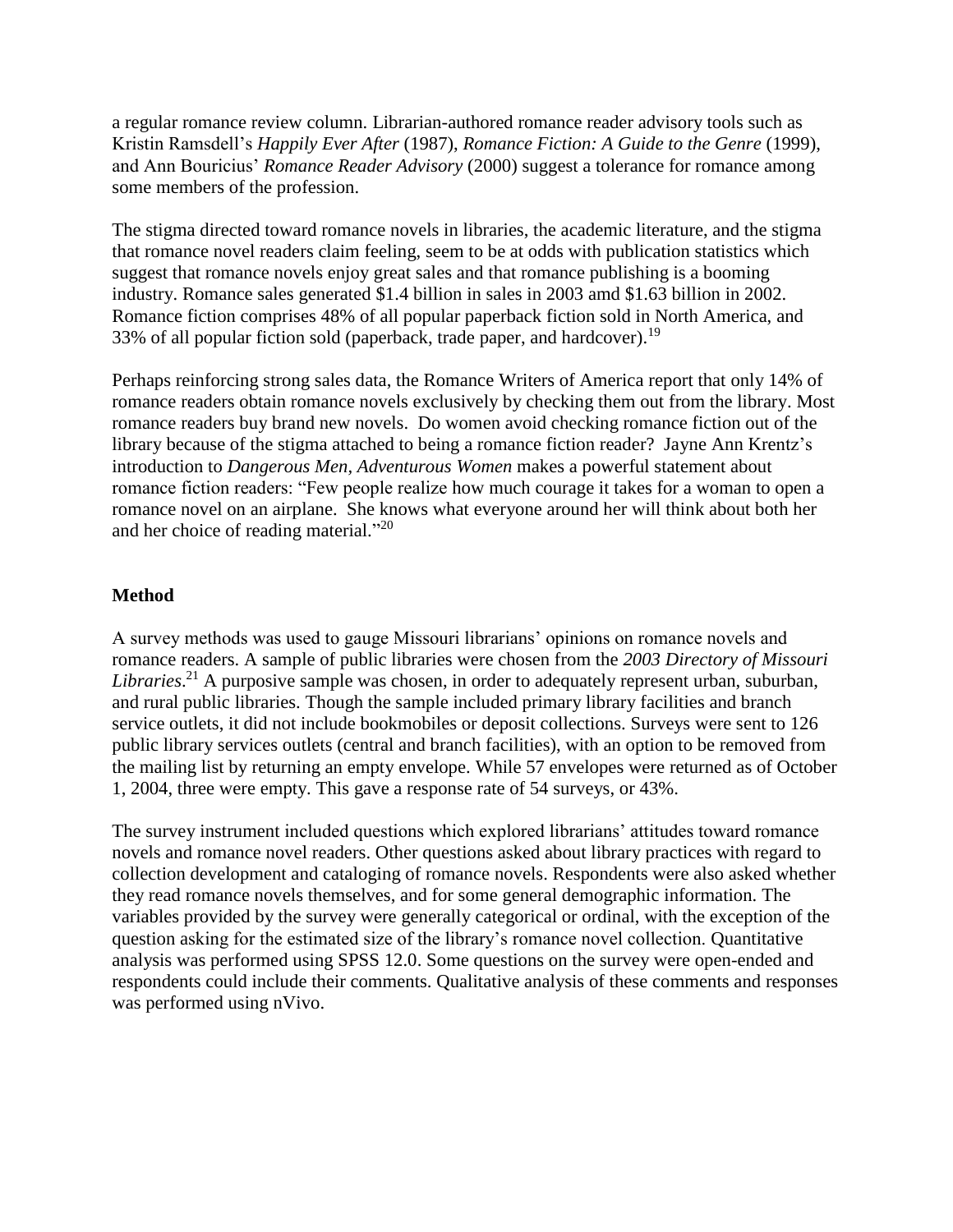#### **Results**

Of the 54 surveys received by the cut-off date, 23 were from rural libraries, 12 from suburban, 18 urban, and one that did not indicate region type. Each library was asked to best describe their library's service to the community. These responses were based upon the Public Library Association's (PLA) 2001 book, *The New Planning for Results: A Streamlined Approach.* The top five responses were Current Topics and Titles, General Information, Lifelong Learning, Local History and Genealogy, and Basic Literacy. The responding library staff were overwhelmingly female, with only three male respondents out of 54 total. The modal age response given was 40 to 59 years old, with no respondents in the 20 to 29 year old age group. The respondents were moderately well-educated, with 46% holding the MLS or an Educational Specialist degree. The rest had either completed a bachelor's degree or had some college.

*Collecting and Cataloging:* Respondents agreed that romance novels were relatively popular. There was no difference in popularity between types of service area (rural, urban, or suburban). We found no significant difference in the library's Service Response answer and the size of the romance collection. More responses might clarify this issue, but it seems as if a library focusing on Current Topics and Titles is just as likely to stock romance as a library focusing on Basic Information.

We asked the libraries to tell us how many paperbacks and hardback romance novels were in their collection. Only 37 out of 52 respondents answered this question. The mean size of the romance novel collection was 3,452 for paperbacks and 3,239 for hardbacks. Most libraries obtain their collections from a combination of purchases and donations. From the comments, the majority of the libraries purchase hardback romance fiction and obtain donated paperbacks. When asked how much of the collection budget was allocated for romance fiction purchases, the 44 respondents most commonly indicated that they spent between 1-2% of collection development funds for romance novels. The majority of respondents (50 out of 54) indicated that their romance novel collection is accessible via the card/online catalog and that romance novels receive full cataloging records.

*Reader Advisory Practices:* Respondents were asked whether they read romance novels, and if so, whether they did so for personal or work-related reasons. Of the 36 respondents who answered this question, 21 read romance novels for personal reasons, while only 15 read them for work-related reasons. Most respondents, 52 out of 54, indicated that they never or rarely discussed romance novels with their colleagues. No significant relationships were found between romance readership and age or education.

*Attitudes toward Romance and Romance Readers:* Several questions asked librarians to indicate their attitudes and beliefs about romance fiction and romance readers. Each question represents a belief posited by the academic literature about romance novels. The respondent could choose her level of agreement with the statement. The table below shows how respondents answered.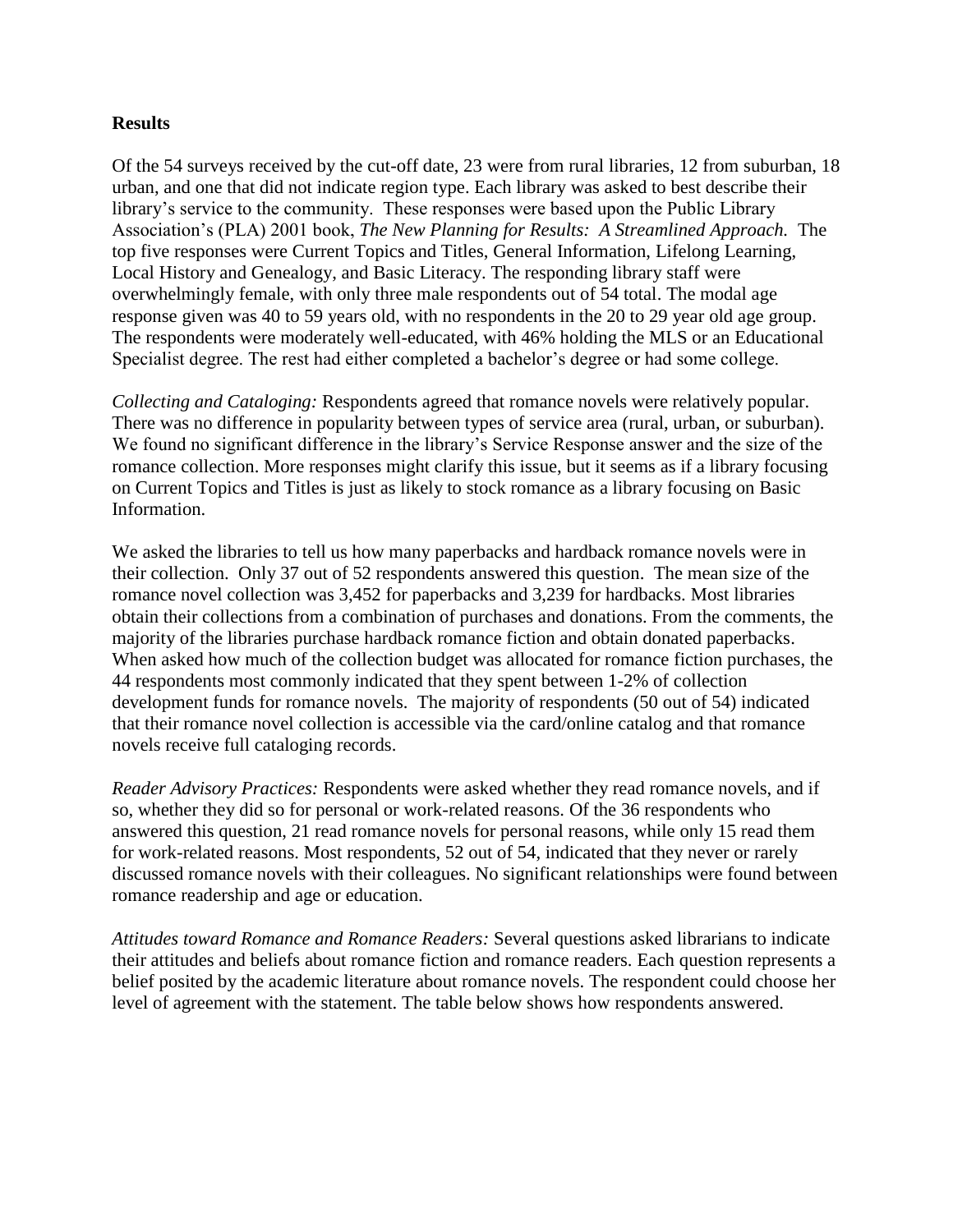| <b>Attitude</b>                        | <b>Strongly</b> | <b>Disagree</b> | N <sub>0</sub> | Agree          | <b>Strongly</b> |
|----------------------------------------|-----------------|-----------------|----------------|----------------|-----------------|
|                                        | <b>Disagree</b> |                 | Opinion        |                | Agree           |
| Romance novels are very popular,       | 4               | 5               | 5              | 29             | 10              |
| high-circulating items at my library.  |                 |                 |                |                |                 |
| Romance readers are less educated than | 25              | 18              | 8              | $\overline{4}$ | $\theta$        |
| women who read other kinds of fiction. |                 |                 |                |                |                 |
| Romance readers learn attitudes and    | 7               | 14              | 24             | 6              | $\Omega$        |
| behaviors from romance novels.         |                 |                 |                |                |                 |
| Romance novels suggest that a          | 8               | 25              | 13             | 5              | $\Omega$        |
| woman's happiness is bound up in the   |                 |                 |                |                |                 |
| traditional roles of wife and mother.  |                 |                 |                |                |                 |
| Romance novels show women as           | $\theta$        | $\overline{7}$  | 27             | 18             | $\overline{2}$  |
| strong, active characters who forge    |                 |                 |                |                |                 |
| their own destinies.                   |                 |                 |                |                |                 |
| Romance novels are pornography for     | 12              | 25              | 14             |                | $\Omega$        |
| women.                                 |                 |                 |                |                |                 |
| Romance novels are instructional       | 14              | 25              | 14             | $\Omega$       | $\Omega$        |
| manuals on how to "catch a man."       |                 |                 |                |                |                 |

## **Discussion**

How do practicing Missouri public librarians feel about romance novels? They seem to fall between the scorn manifest in the early 1980s and the wholesale acceptance and respect suggested by Krentz. In their responses, Missouri librarians say that they are relatively tolerant of romance novels, though some of their language and their reading behavior implies that they are less so. The fact that many libraries selected their primary service response as Current Topics and Titles suggests that entertainment reading is a strong service imperative. Romance readers' high volume novel consumption ought to be especially valued, and in some libraries, they are. However, this is not the case across the state.

Missouri public librarians do seem willing to purchase romance novels for their patrons. Though a substantial percentage of romance fiction is donated, most libraries purchase at least some romance fiction. However, much of that investment is in the form of hardcover books, which offer a limited selection of culturally-affirmed authors. Hardcover or trade paperback romance novels may be considered less stigmatizing than the traditional clinch cover romance novel. Romance authors who achieve this status may be marketing to a different audience than the traditional notion of the romance reader.

Missouri librarians are less judgmental toward the literary merit of romance novels, and more concerned about patron satisfaction. However, two strains of comments indicate an essential conflict between personal opinion and professional ideology. Some librarians seem to regard romance as low culture, with such statements as "I wish they'd grow up to read real literature." There seems to be a tendency to judge books written by women for women as less worthy and low culture. However, librarians seem to have been trained by the profession to avoid being seen making judgments about reading. Comments such as "we try very hard not to judge by reading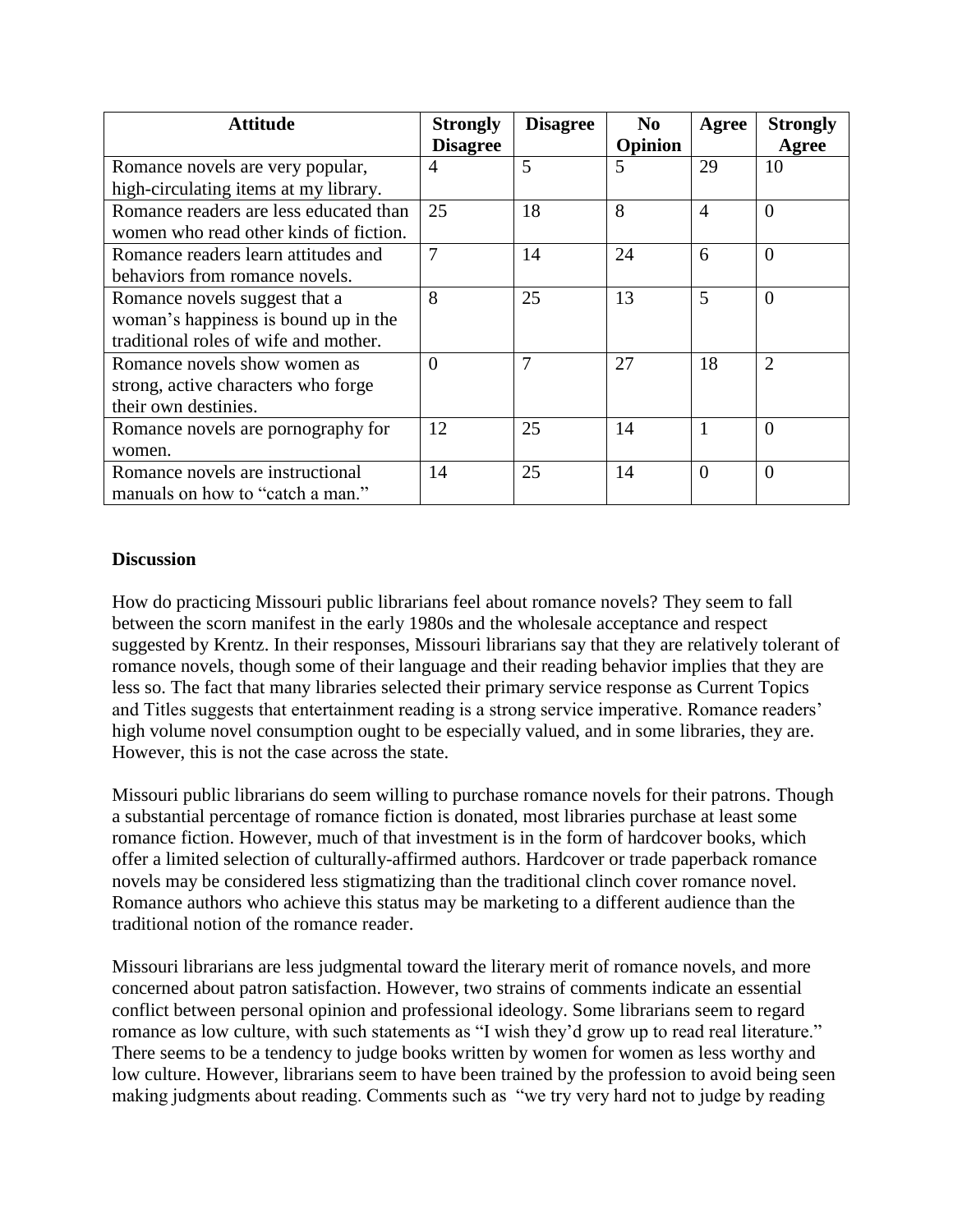preference" suggest that librarians are indoctrinated into the non-prescriptive philosophy of reading provision, rather than reading guidance.

In Missouri libraries, genre literature co-exists with an information-oriented service response. Nonetheless, comments indicate a lack of awareness of reading motivations. Library professionals and paraprofessional staff seem not to have been sufficiently instructed in reader advisory and reader motivations. An interesting data trend was that respondents with the MLS/Ed.S. degree seemed to be less tolerant of romance novels than those with only a college degree or less education. This suggests an avenue for further research. Is this incongruity an effect of MLS education or a precondition of the students entering? Does MLS education reduce students' tolerance for genre literature reading? If so, how?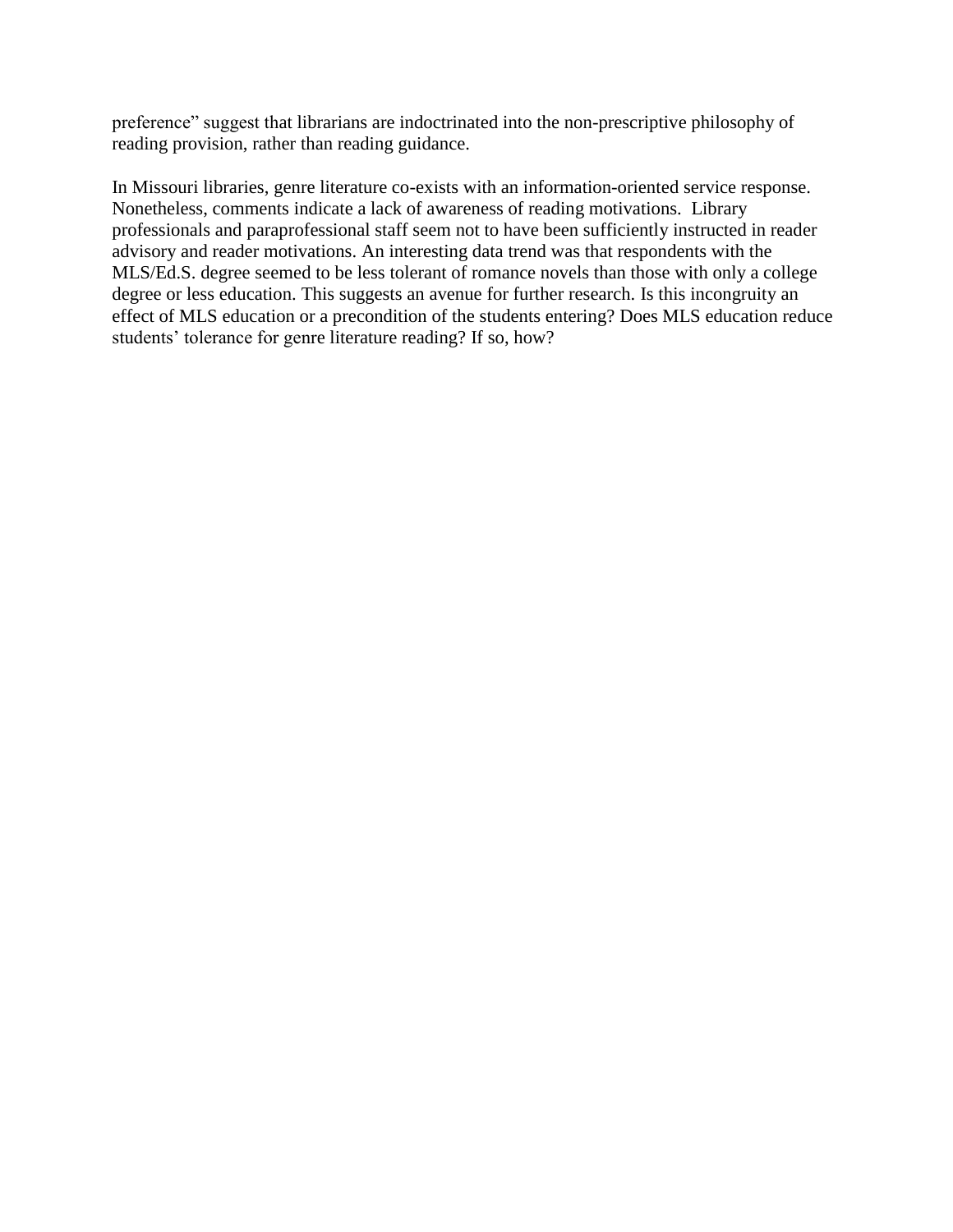## Demographics

#### What is your sex?



What is your age category?



How many years of education have you completed?



### Library Practices

Does your library include romance novels in the card/online catalog?



How does your library acquire romance novels?



What percentage of collection development funds is allocated for romance novels (hardback and paperback)?

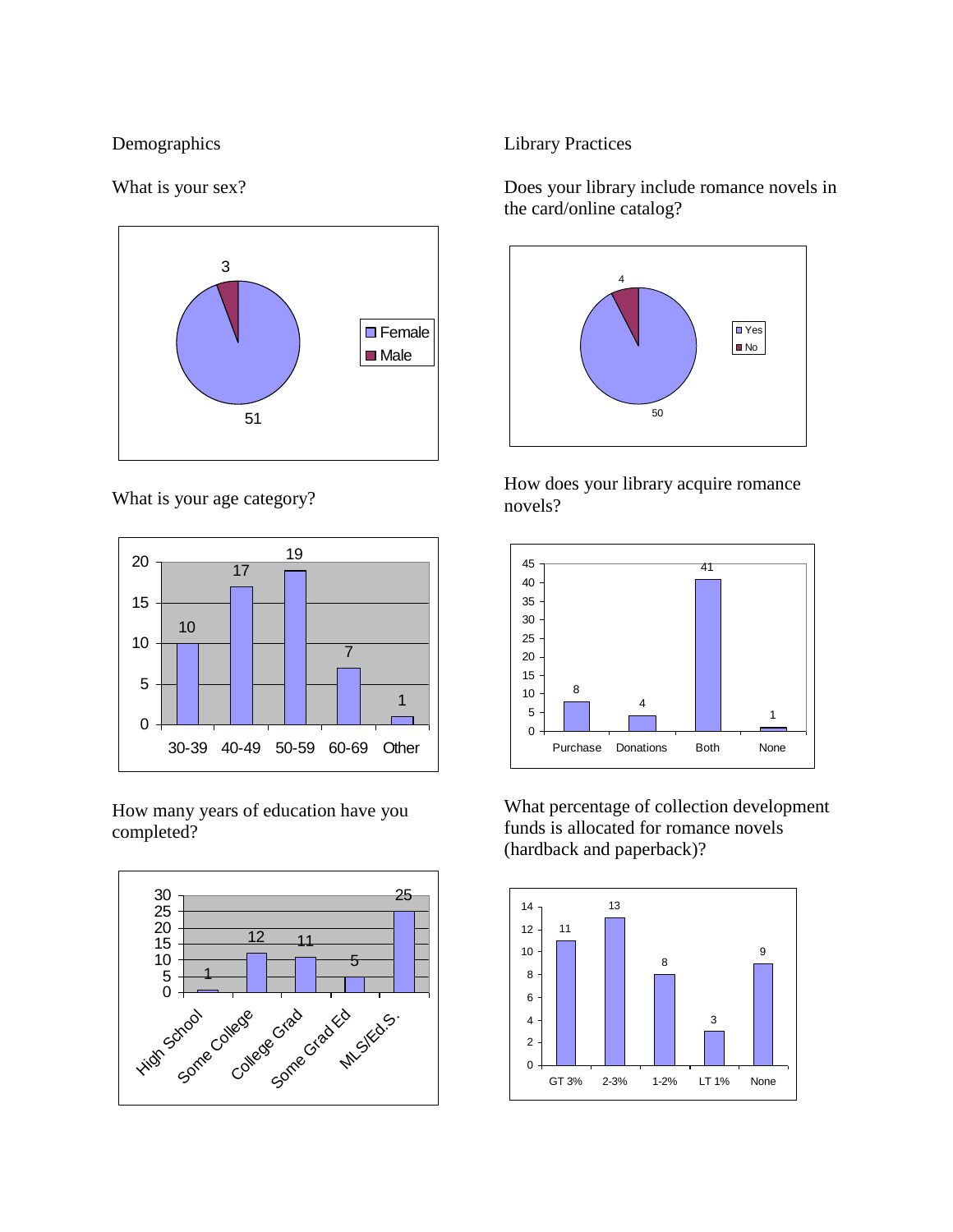$\overline{a}$ 

<sup>4</sup> Dawn Heinecken, "Changing Ideologies in Romance Fiction," in *Romantic Conventions*, eds. Anne K. Kaler and Rosemary E. Johnson-Kurek, (Bowling Green, OH: Bowling Green State University Popular Press, 1999), 171; Tania Modleski, "The Disappearing Act: Harlequin Romances," in *Gender, Language, and Myth: Essays on Popular Narrative*, ed. Glenwood Irons (Toronto: University of Toronto Press, 1992), 20-45; Jeanne Dubino, "The Cinderella Complex: Romance Fiction, Patriarchy, and Capitalism," *Journal of Popular Culture* 27, no. 3 (Winter 1993): 103-118.

<sup>5</sup> Radway, "Women Read the Romance," 337; Ann Rosalind Jones, "Mills & Boon Meets Feminism," in *The Progress of Romance: The Politics of Popular Fiction*, ed. Jean Radford, (London: Routledge, 1986), 195-218.

<sup>6</sup> Radford, Radway, Diana Palmer, Jennifer Maher, "Ripping the Bodice: Eating, Reading, and Revolt," *College Literature* 28, no. 1 (Winter 2001): 64-83.

7 Jayne Anne Krentz, "Introduction," in *Dangerous Men and Adventurous Women: Romance Writers on the Appeal of the Romance*, ed. Jayne Anne Krentz (Philadelphia, PA: University of Pennsylvania Press, 1992), 1-9; Patricia Koski, Lori Holyfield, and Marcella Thompson,

"Romance Novels as Women's Myths," *Paradoxa* 3, no 1-2 (1997): 219-232; Sarah S.G. Frantz, "'Expressing' Herself: The Romance Novel and the Feminine Will to Power," in *Scorned* 

*Literature: Essays on the History and Criticism of Popular Mass-Produced Fiction in America*, ed. Lydia Cushman Schurman and Diedre Johnson (Westport, CT: Greenwood Press, 2002), 17-

36; Jean Radford, "A Certain Latitude: Romance as Genre," in *Gender, Language, and Myth: Essays on Popular Narrative*, ed. Glenwood Irons (Toronto: University of Toronto Press, 1992),

3-19; Clover Williams and Jean R. Freedman, "Shakespeare's Step-Sisters: Romance Novels and the Community of Women," in *Folklore, Literature, and Cultural Theory: Collected Essays*, ed. Cathy Lynn Preston (New York: Garland Publishing, Inc., 1995), 135-168.

<sup>8</sup> Radway, "Women Read the Romance," 330; Suzanne Juhasz, *Reading from the Heart: Women, Literature, and the Search for True Love* (New York: Viking, 1994); Lynda L. Crane, "Romance Novel Readers: In Search of Feminist Change?" *Women's Studies* 23 (1994): 257-259.

<sup>9</sup> Carol Thurston, *The Romance Revolution: Erotic Novels for Women and the Quest for a New Sexual Identity* (Urbana, IL: University of Illinois Press, 1987).

<sup>10</sup> Radford, "A Certain Latitude," 12; Lynn Coddington, "Wavering Between Worlds: Feminist Influences in the Romance Genre," *Paradoxa* 3, no. 1-2 (1997): 58-77.

<sup>11</sup> Krentz, "Introduction," 5; Jennifer Crusie Smith, "This Is Not Your Mother's Cinderella: The Romance Novel as Feminist Fairy Tale," in *Romantic Conventions*, eds. Anne K. Kaler and

<sup>1</sup> Rudolph Bold, "Trash in the Library," *Library Journal* (May 15, 1980): 1138-1139.

<sup>2</sup> Peter Parisi, unpublished talk given at Rutgers University, April 6, 1978. As cited in Ann Snitow, "Mass Market Romance: Pornography for Women is Different (1979)," in *Women and Romance: A Reader*, ed. Susan Ostrov Weisser, (New York: New York University Press, 2001), 307-322.

<sup>&</sup>lt;sup>3</sup> Janice A. Radway, "Women Read the Romance: The Interaction of Text and Context (1983)," in *Women and Romance: A Reader*, ed. Susan Ostrov Weisser (New York: New York University Press, 2001), 323-341.